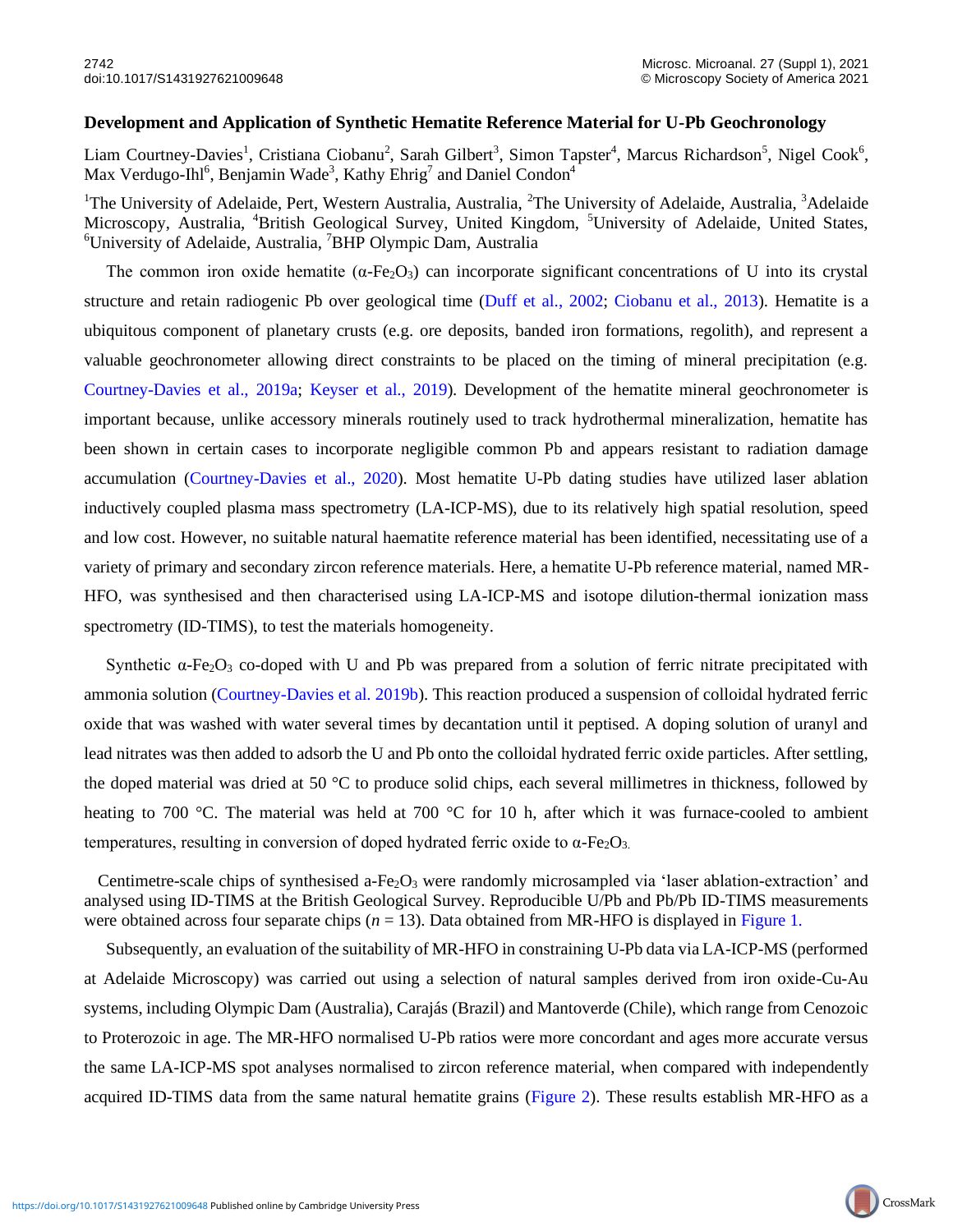suitable reference material for LA-ICP-MS hematite U-Pb geochronology, and represent the first ever synthetic U-Pb reference material (Courtney-Davies et al., 2021).



**Figure 1.** (A) Wetherill Diagram showing LA-ICP-MS measurements of secondary zircon reference materials (GJ-1 and Plešovice) and MR-HFO (red ellipses) normalised to GJ-1 zircon. (B) inset of (A), displaying the ID-TIMS measurements of MR-HFO. Blue ID-TIMS ellipses represent analyses used for calibration of MR-HFO, green and blue ellipses were excluded analyses from more heterogeneous chips. (C) The same data displayed in (B) transformed into a Tera-Wasserburg diagram. Note the slight offset between ID-TIMS (blue) and GJ-1 (red) normalised LA-ICP-MS measurements of MR-HFO.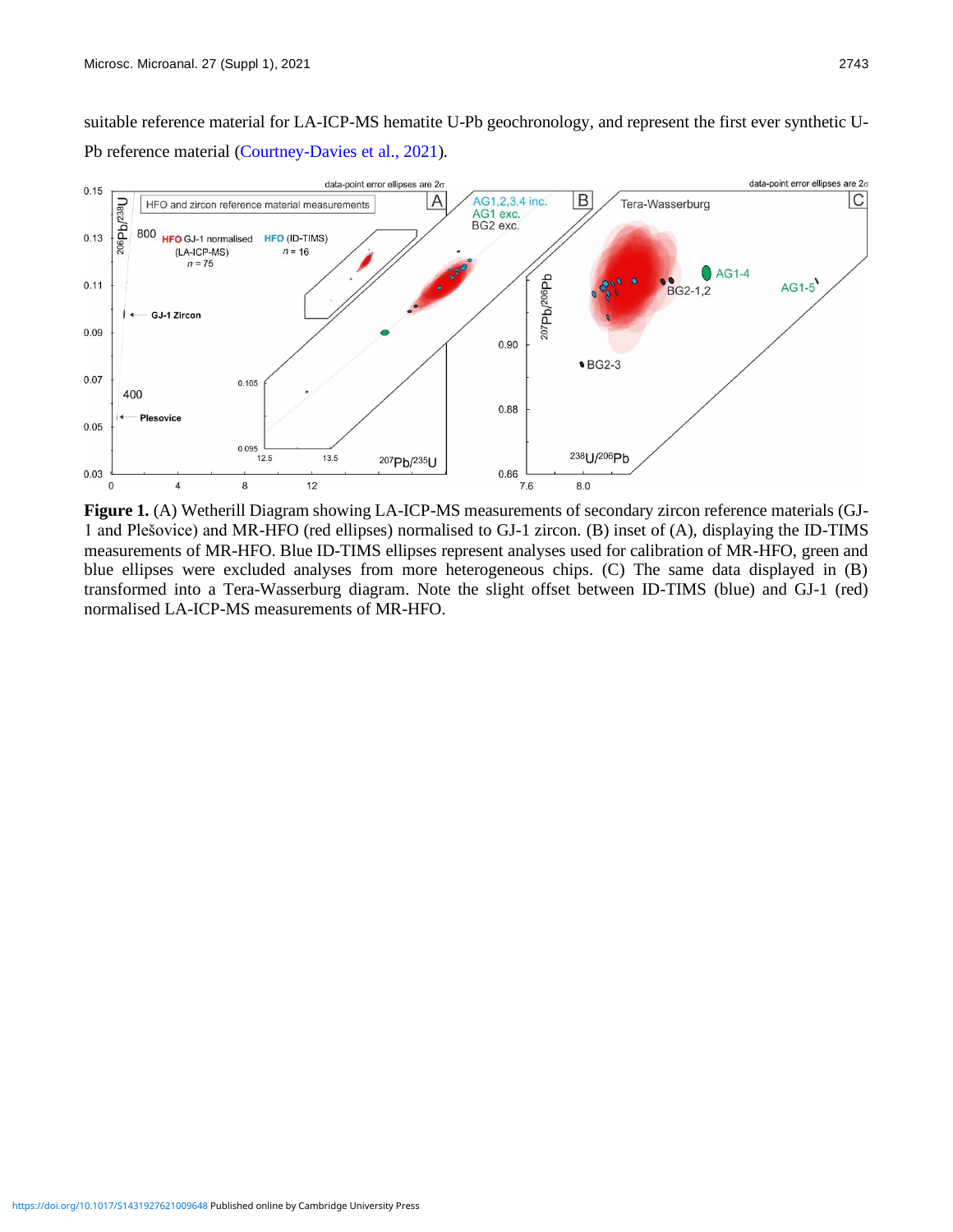

**Figure 2.** Wetherill diagram displaying a comparison of ID-TIMS data versus LA-ICP-MS data, which has been normalised using both MR-HFO (green ellipses) and GJ-1 zircon (blue ellipses). All ID-TIMS measurements and LA-ICP-MS spot analyses were obtained from the same grain of hematite at Olympic Dam. Note the improved accuracy of MR-HFO normalised data in terms of the upper intercept date versus GJ-1 normalised, when compared with the independent ID-TIMS intercept.

References

Ciobanu C.L., Wade B.P., Cook N.J., Schmidt M.A. and Giles D. (2013) Uranium-bearing hematite from the Olympic Dam Cu–U– Au deposit, South Australia: A geochemical tracer and reconnaissance Pb–Pb geochronometer. Precambrian Research, 238, 129–147.

Courtney-Davies L., Tapster S.R., Ciobanu C.L., Cook N.J., Verdugo-Ihl M.R., Ehrig K.J., Kennedy A.K., Gilbert S.E., Condon D.J. and Wade B.P. (2019a) A multi-technique evaluation of hydrothermal hematite UPb isotope systematics: Implications for ore deposit geochronology. Chemical Geology, 513, 54–72.

Courtney-Davies L., Ciobanu C.L., Richardson M.W., Prosser N., Verdugo-Ihl M.R., Wade B.P., Gilbert S.E., Ehrig K. and Cook N.J. (2019b). Synthesis of U-Pb doped hematite using a hydrated ferric oxide approach. Journal of Crystal Growth, 513, 48–57.

Courtney-Davies L., Ciobanu C.L., Tapster S.R., Cook N.J., Ehrig K.J., Crowley J.L., Verdugo-Ihl M.R., Crowley J., Wade B.P. and Condon D.J. (2020) Opening the magmatic-hydrothermal window: High-precision U-Pb